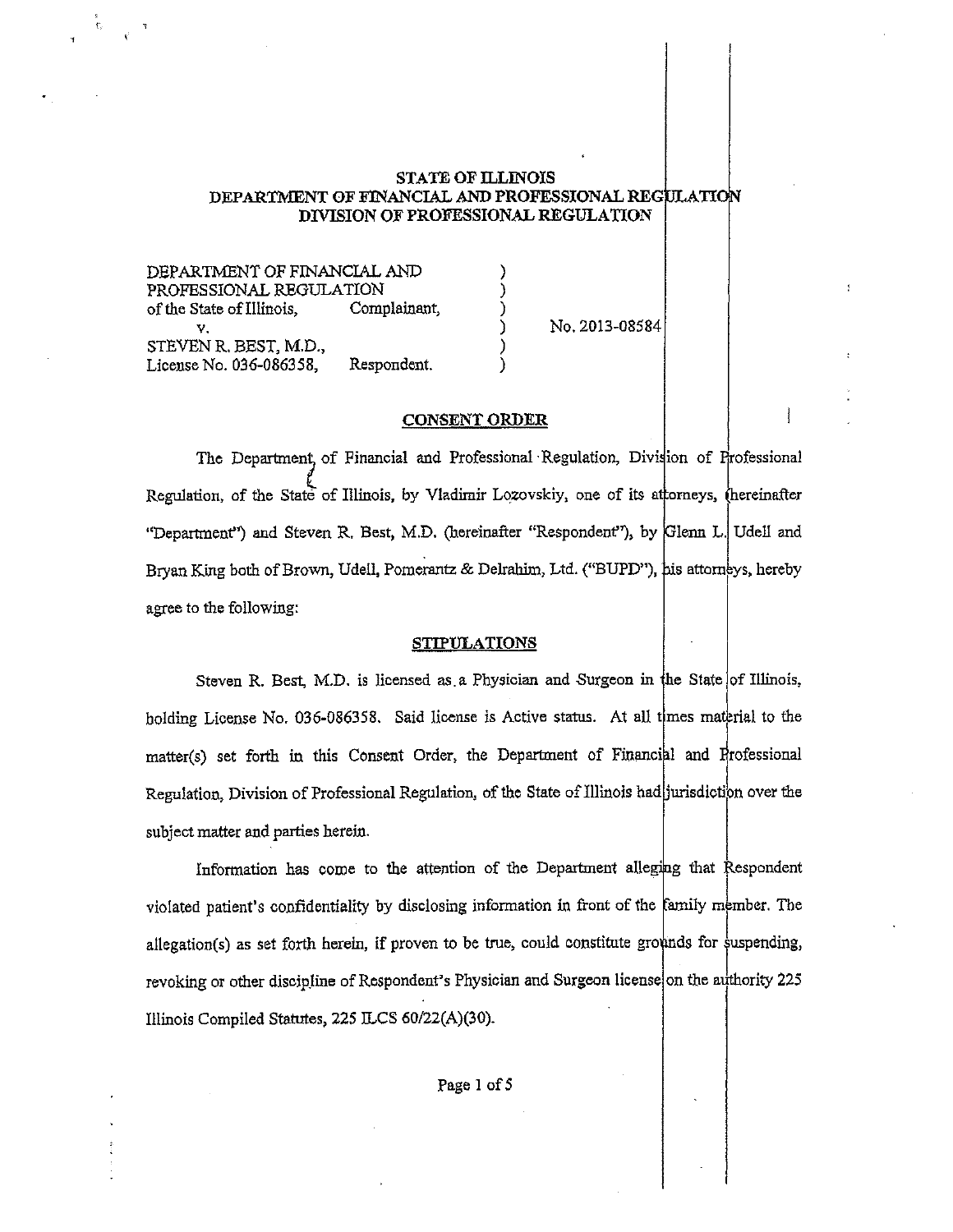As a result of these allegations, the Department held an Informal Conference on November 16, 2016. Dr. Joseph Szokol and Dr. Karen O'Mara appeared on behalf of the Medical Disciplinary Board and Laura E. Forester, Chief of Medical Prosecutions, and Vladimir Lozovskiy, Staff Attorney, appeared on behalf of the Department. Respondent appeared in person along with his attorney, Jennifer Hansen. During the Informal Coriference, Respondent provided information regarding his past and present clinical practice and plans for the future. Moreover, Respondent provided information regarding his care and treatment of the patient-inquestion. Subsequently, Respondent retained Glenn L. Udell and Bryan Kling of BUPD as his new attorneys and while this matter was set for July 25-27, 2017  $\beta$ ormal Hearing, the Department and Respondent engaged in negotiations for an amicable resolution of this pending matter.

For purposes of this Consent Order, Respondent neither admits nor denies the Department's allegations but, in an effort to avoid the expense and time associated with protracted litigation, Respondent acknowledges that should this matter proceed to a contested hearing, the Illinois Medical Disciplinary Board (the "Board") could find a violation of the Illinois Medical Practice Act. The Department and Respondent stipulate that the above acknowledgement is made only for the limited purposes of this Consent Order as to the finding of the alleged violation of the Illinois Medical Practice Act. In the event that this Consent Order is not approved by the Board or is not approved by the Director of the Division of Frofessional Regulation of the Illinois Department of Financial and Professional Regulation ('Director'), this acknowledgement shall not be admissible in any proceeding and the matter will be set for an evidentiary hearing on the merits as if this Consent Order had not been submitted. In addition, upon approval of this Consent Order, neither this acknowledgement nor this Consent Order may be utilized in any other proceeding, except one to enforce this Agreement. Furthermore,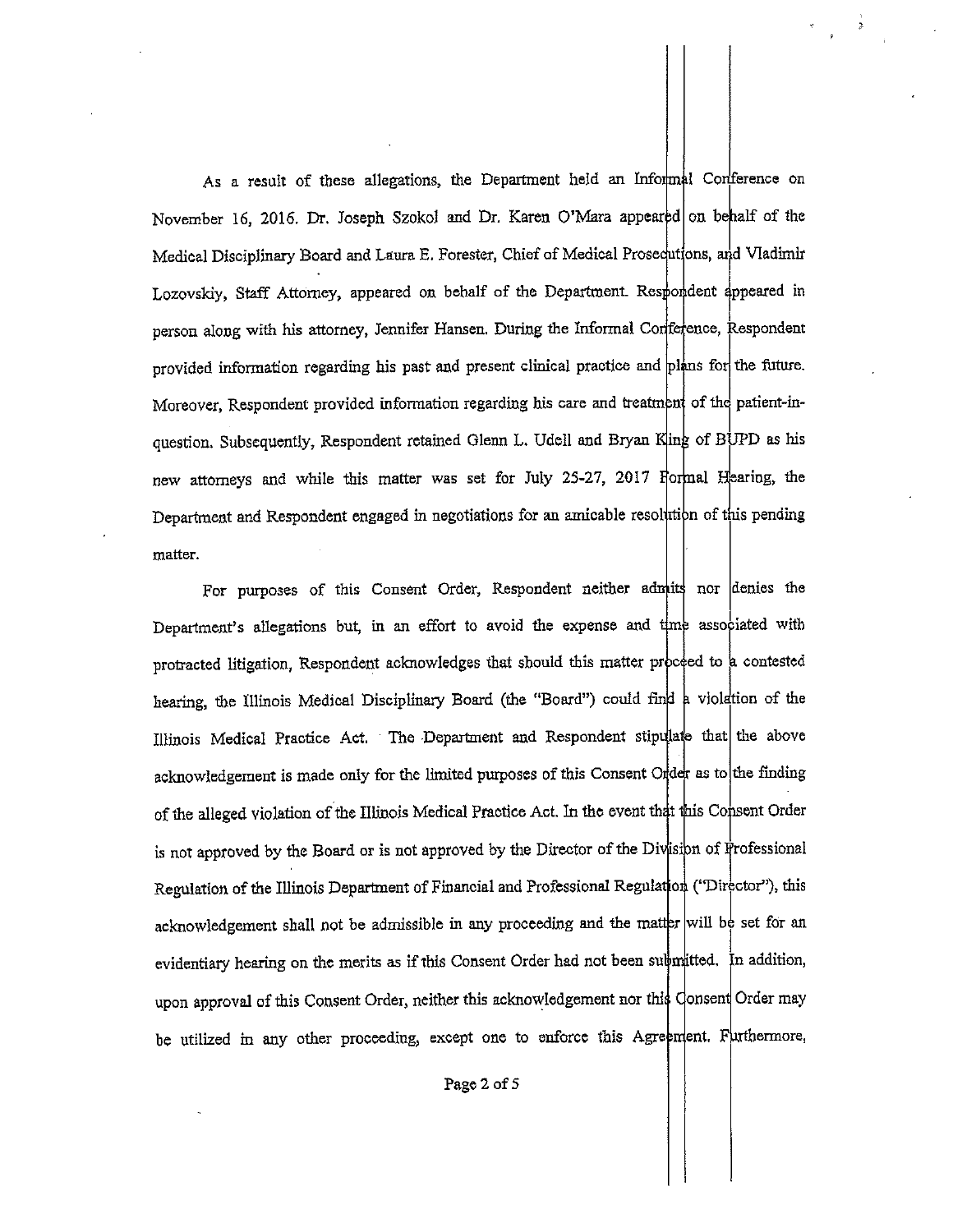Respondent consents to electronic service of the approved Consent Order in lieu of service by certified mail. Service shall be made upon Respondent's attorney email address.

Respondent has been advised of the right to a hearing, the right to contest any charges brought, and the right to administrative review of this Consent Order. Respondent knowingly waives each of these rights, *as* well as the right to administrative review of this Consent Order. Such waiver ceases if this Consent Order is rejected by either the Medical Disciplinary Board or the Director of the Division of Professional Regulation of the Illinois Department of Financial and Professional Regulation.

Respondent and the Department have agreed, in order to resolve this matter, that Respondent, Steven R. Best, M.D., be permitted to enter into a Consent Order with the Department, providing for the imposition of disciplinary measures which are fair and equitable under the circumstances and which are consistent with the best interests of the people of the State of Illinois.

### **CONDITIONS**

WHEREFORE, the Department, thtough Vladimir Lozovskiy, its attorney, and Steven R. Best, M.D., Respondent, through Bryan King, his attorney, agree:

**A.** Illinois Physician and Surgeon License of Steven R. Best, License No. 036-086358, is hereby Reprimanded;

**B.** Respondent shall be fmed in the amount of \$10,000.00 (ten thousand)· dollars. Respondent shall pay the aforementioned Fine within twelve (12) months from the final approval of this Order. Respondent shall submit a check payable to the Illinois Department of Financial and Professional Regulation. Said check shall be mailed to Illinois Dept. of Financial and Professional Regulation, Attention: CM:U/Accounts Reeeivable - Fine Payments, 320 W. Washington St., 3<sup>rd</sup> Floor, Springfield, Illinois 62786;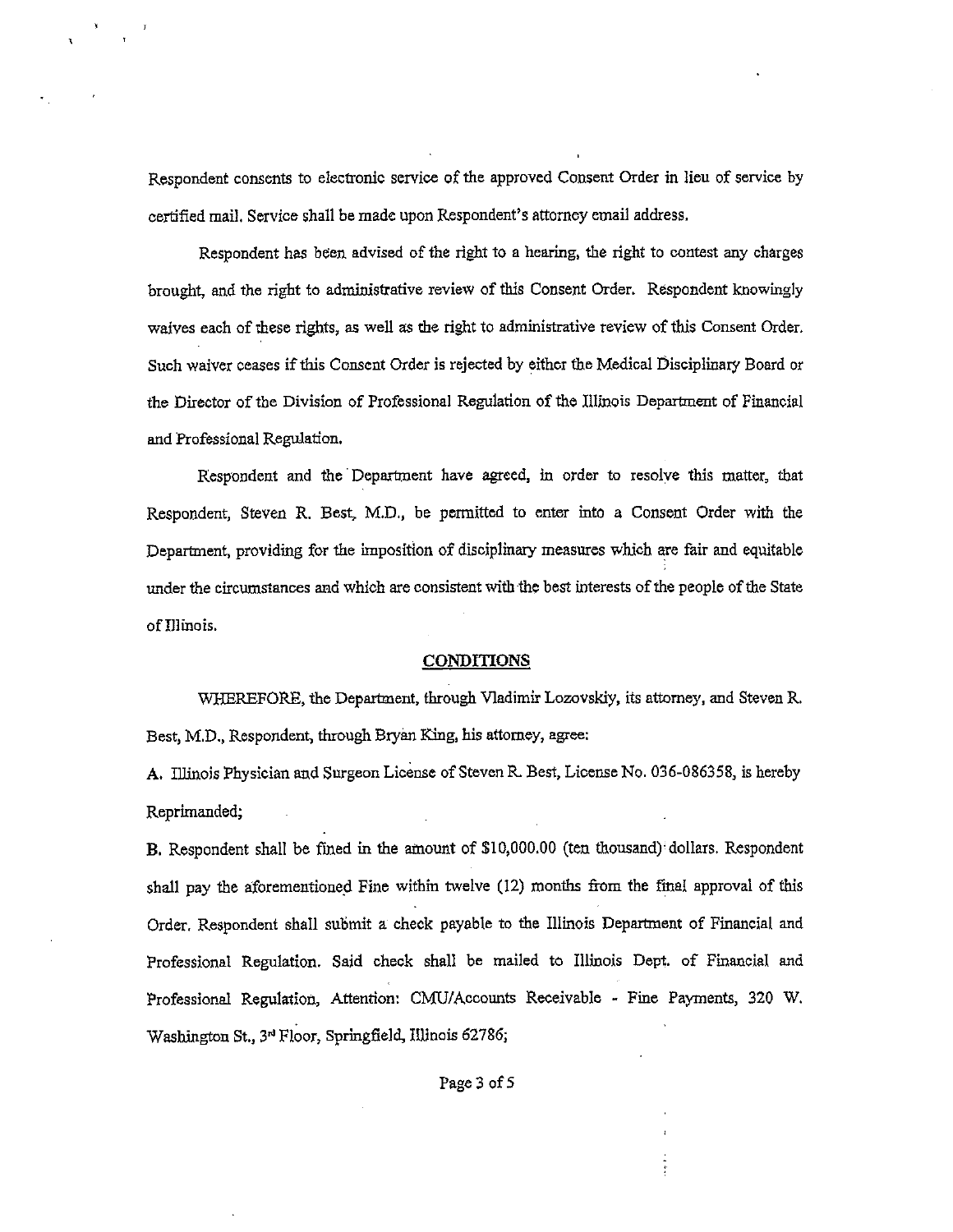C. Respondent shall take and pass all *5* topic areas Ethics and Boundaries Post-Licensure ("EBAS") Essay Examination within twelve (12) months of the effective date of this Consent Order. Information regarding how to take and pass EBAS Essay Examination is available at www.ebas.org.

D. If Respondent fails to pay the aforementioned fine and/or fails to. take and pass all *5* topic areas of EBAS Essay Examination within 12 months of the effective date of this Consent Order, the Director of the Division of Professional Regulation may issue an Order forthwith mandating the automatic, immediate, indefinite suspension of Respondent's Illinois Physician License 036- 086358 for a minimum of twelve (12) months. This indefinite suspension shall not preclude the Department from taking any other disciplinary or other actions it deems appropriate. In the event Respondent contests in writing (by the filing of an appropriate petition with the Department) the factual basis underlying said indefmite suspension within. thirty (30) days of the imposition thereof, then Respondent shall be afforded a hearing on the merits within thirty (30) days from fi)jng of said petition;

E. This Consent Order shall become effective immediately after it is approved by the Director of the Division of Professional Regulation of the Illinois Department of Financial and Professional Regulation and all remaining issues ih this matter shall be deemed dismissed with prejudice.

July 6 2017

Victor Contract Constant Construction Construction Construction Construction Construction Construction Construction Construction Construction Construction Construction Construction Construction Construction Construction Co

 $U_{12}$ 201

Steven R. Best, M.D., Respondent

Page 4 of 5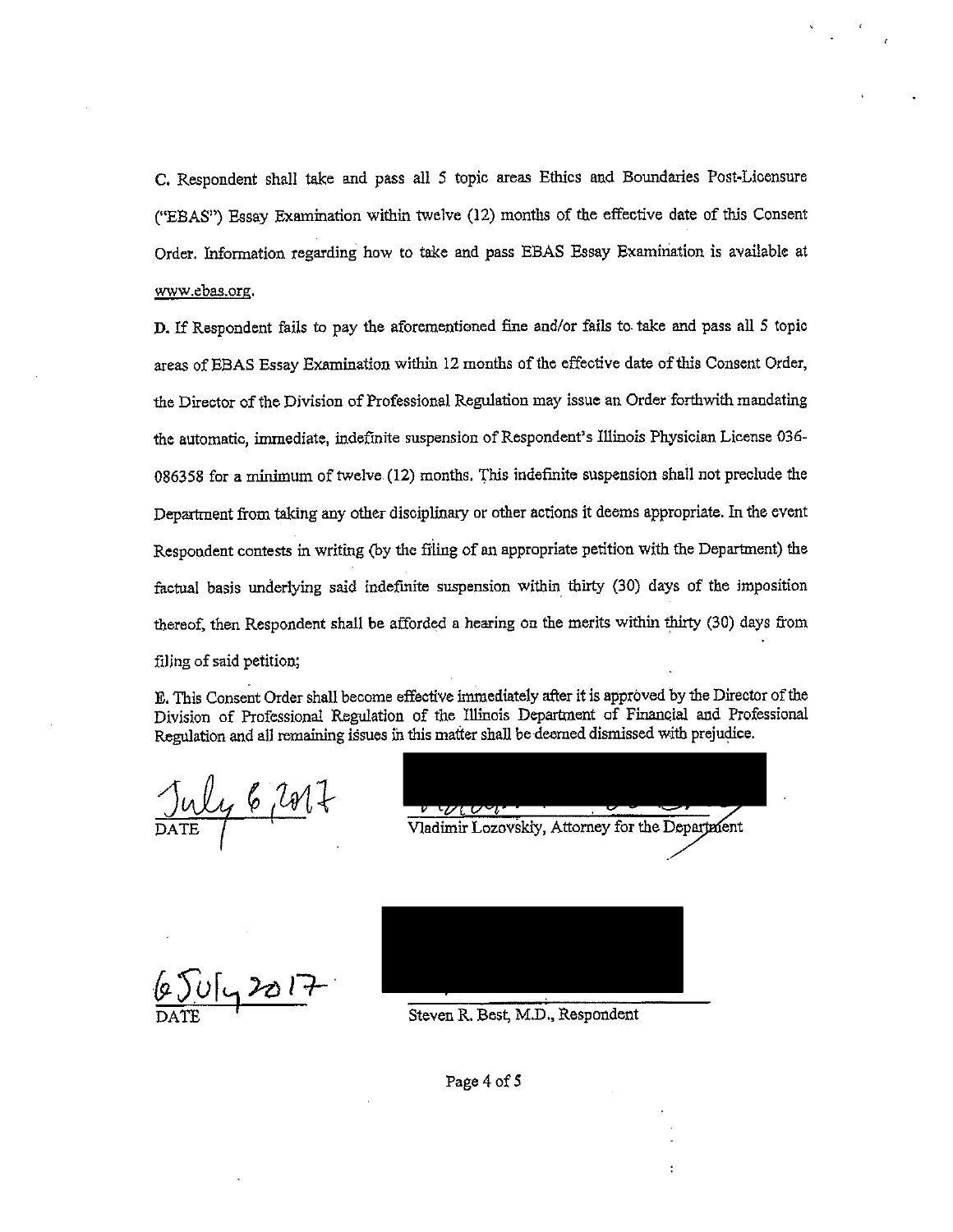



Member, Medical Disciplinary Board

The foregoing Consent Order is approved in full.

| DATED THIS | day of                          | . 2017.                                                                                                                                                   |  |
|------------|---------------------------------|-----------------------------------------------------------------------------------------------------------------------------------------------------------|--|
|            |                                 | DEPARTMENT OF FINANCIAL AND<br>PROFESSIONAL REGULATION of<br>the State of Illinois, Bryan A. Schneider, Secretary<br>Division of Professional Regulations |  |
|            | Jessica Baer<br><b>DIRECTOR</b> |                                                                                                                                                           |  |

REF: Case No. 2013-8584/ License No. 036-086358

 $\sim$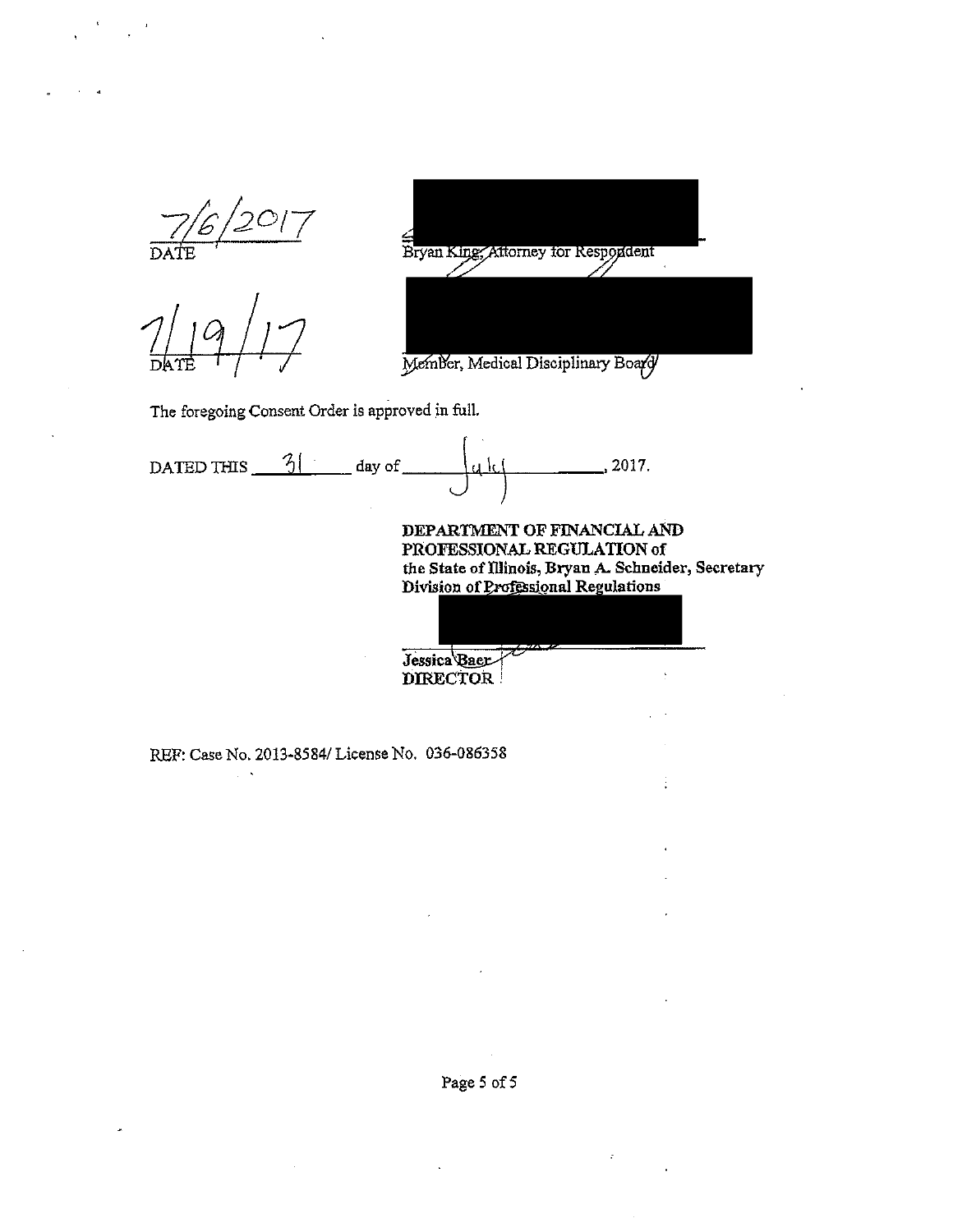# **STATE OF ILLINOIS DEPARTMENT OF FINANCIAL AND PROFESSIONAL REGULATION DIVISION OF PROFESSIONAL REGULATION**

) ) ) ) ) )

DEPARTMENT OF FINANCIAL AND PROFESSIONAL REGULATION of the State of Illinois, Complainant, v. STEVEN RICHARD DIVORE BEST, M.D., License No. 036.086358, Respondent.

No. 2013-08584

 $-77.$ 

 $\frac{2}{\pi}$  =  $\frac{2}{\pi}$ \_,. ;-Qr: **o·** 

로: <u>양</u><br>로: 1 유 <u>업</u> 뢝

r~ <sup>~</sup>5~ *<sup>0</sup>*;If~ '--~- **<sup>0</sup>l'Z'** *,-y*   $\frac{1}{2}$   $\frac{1}{3}$   $\frac{1}{3}$   $\frac{1}{2}$ 

# **AMENDED COMPLAINT**

NOW COMES the DEPARTMENT OF FINANCIAL AND PROFESSIONAL REGULATION DIVISION OF PROFESSIONAL REGULATION, of the State of Illinois, by its Chief of Medical Prosecutions, Laura E. Forester, and as its AMENDED COMPLAINT against STEVEN RICHARD DIVORE BEST, M.D., Respondent, complains as follows:

## **COUNT I**

- L Respondent is presently the holder of a Certificate of Registration as a Licensed Physician and Surgeon in the State of Illinois, License No. 036.086358, issued by the Department of Financial and Professional Regulation of the State of Illinois. Said license is presently in ACTIVE status.
- 2. The Department has jurisdiction to investigate complaints and to bring this action pursuant to 20 ILCS 2105/2105-15(a)(5) and 225 ILCS 60/36.
- 3. At all times relevant to this Complaint, Respondent was a licensed Physician in the State of Illinois.
- 4. At all times relevant to this complaint, Respondent worked for "The Neuroscience Center" located at 440 Lake Cook Road, Building 2 in Deerfield, Illinois.
- 5. At all times relevant to this complaint, Respondent provided care to Patient C.B., a twentynine year old female.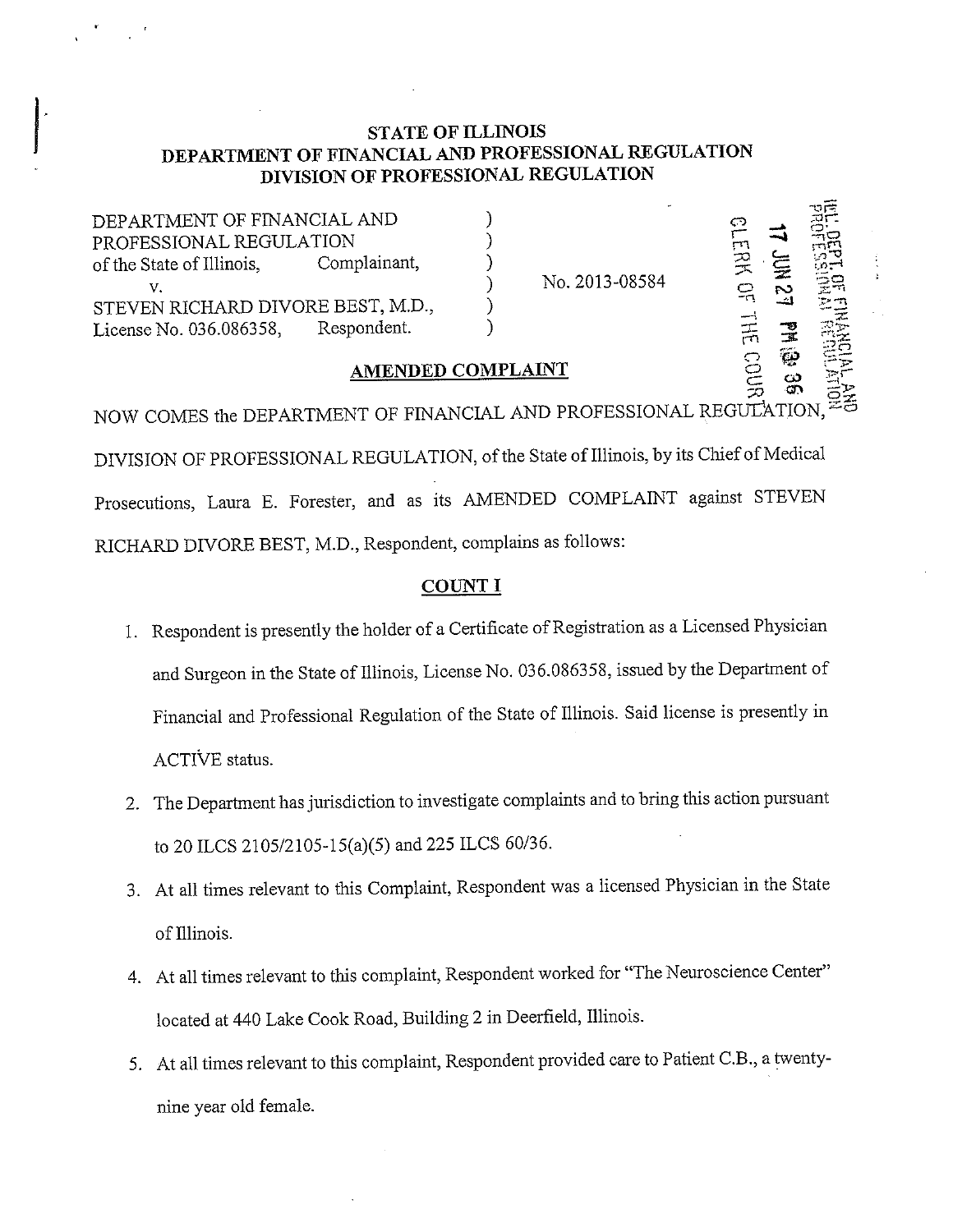- 6. Patient C.B. sought treatment from Respondent for depression, anxiety, and bi-polar disorder.
- 7. Respondent treated patient C.B. from June 2011 until May 2012.
- 8. Between June 2011 and May 2012, Respondent treated patient C.B. with experimental rTMS (Transcranial Magnetic Stimulation) paired with intravenous Ketamine for severe Depression.
- 9. Ketamine is a Schedule III Controlled Substance

 $\frac{1}{\sqrt{t}} = \frac{1}{t}$ 

- 10. Ketamine is a rapid-acting general anesthetic with:
	- a. Producing effect of dissociative anesthesia; and
	- b. Produces an anesthetic effect lasting up to two and one half hours after administration.
- 11. On or about May 13,2014, Respondent was interviewed by Department Investigator Randall Thomas.
- 12. In the aforementioned interview, Respondent stated the following:
	- a. Patient C.B. 's brother was present during Patient C.B. 's treatment.
	- b. After treatment patients would not be in a state to socialize.
- 13. Respondent advised patient C.B. to not inform the anesthesiology team of the food eaten prior to rTMS and IV Ketamine treatment.
- 14. Respondent advised patient C.B. to not inform the anesthesiology team of the medications taken prior to rTMS and IV Ketamine treatment.
- 15. Respondent advised patient C.B. to keep the morning use of her prescription of Valium on the sly from the anesthesiology team prior to rTMS and IV Ketamine treatment.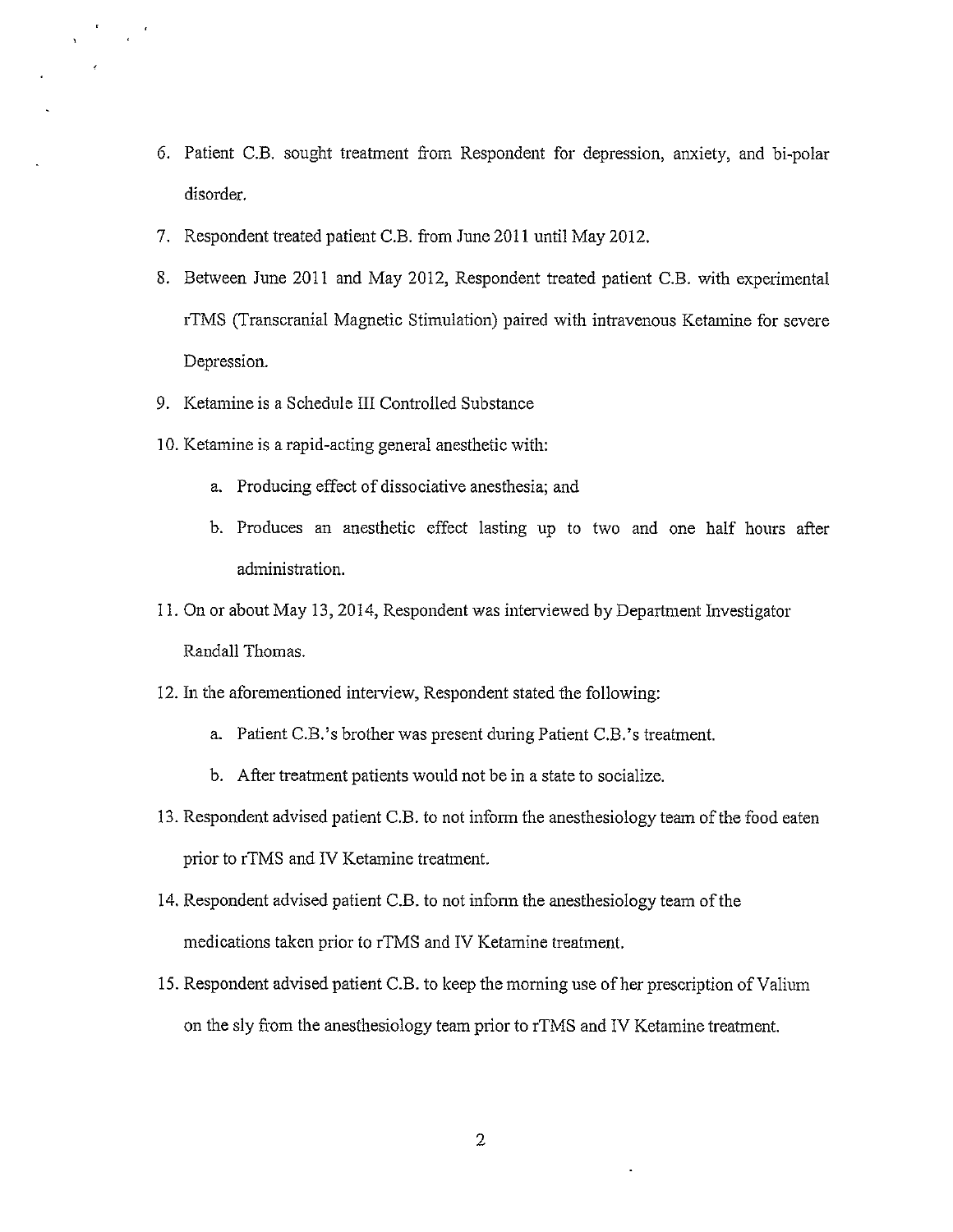16. The foregoing acts and/or omissions are grounds for revocation or suspension of a Certificate of Registration pursuant to 225 Illinois Compiled Statutes, Section 60/22(A)(5), relying on the Rules for the Administration of the Medical Practice Act, Illinois Administrative Code Title 68, Section !285.240(a), 20 ILCS 2105/2105-130, and 20 ILCS 2105/2105-135.

 $\mathcal{F} = \frac{1}{2} \mathcal{F}$ 

WHEREFORE, based on the foregoing allegations, the DEPARTMENT OF FINANCIAL AND PROFESSIONAL REGULATION, DIVISION OF PROFESSIONAL REGULATION, of the State of illinois, by Laura Forester, its Chief of Medical Prosecutions, prays that the Physician and Surgeon License of STEVEN RICHARD DIVORE BEST, M.D. be suspended, revoked, or otherwise disciplined.

### **COUNT II**

1-6. The Department realleges paragraphs one (1) through six (6) of Count I as paragraphs one (1) through six (6) of Count II of this Complaint.

7. Respondent discussed other patients' medical condition with patient C.B. via email.

8. Respondent treated patients in an open environment with up to 5 other patients in the same room.

9. Respondent allowed patient C.B. 's brother to attend treatment of C.B. in the room with other patients present.

10. Respondent infonned Patient C.B. that another patient's husband being allowed in the room during treatment via email.

11. Respondent hugged a patient after Ketamine treatment.

12. Respondent discussed hugging the aforementioned patient with Patient C.B. via email.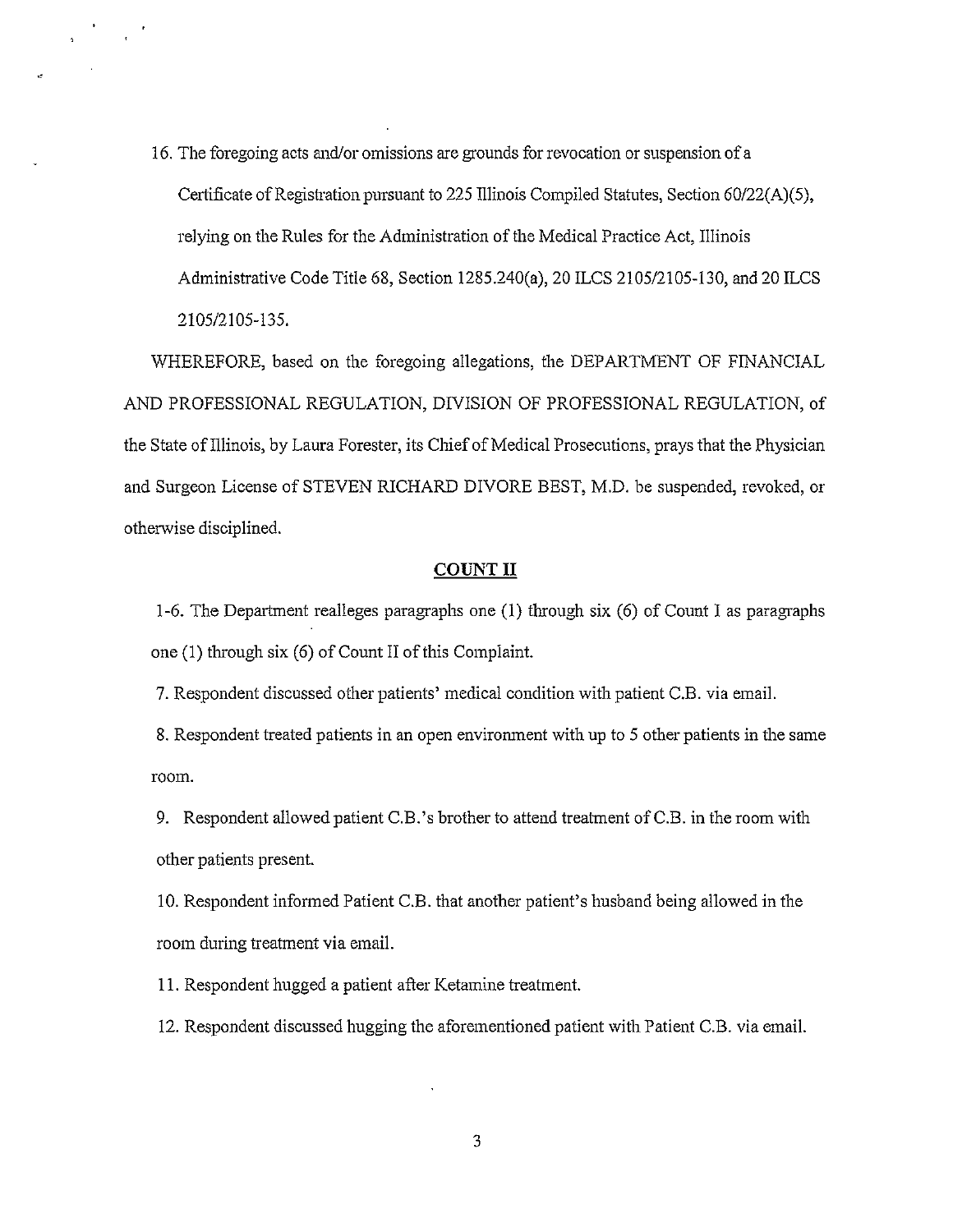13. The foregoing acts and/or omissions are grounds for revocation or suspension of a Certificate of Registration pursuant to 225 Illinois Compiled Statutes, Section 60/22(A)(30) and (5), relying on the Rules for the Administration of the Medical Practice Act, Illinois Administrative Code Title 68, Section 1285.240(a), 20 ILCS 2105/2105-130, and 20 ILCS 2105/2105-135.

 $\frac{1}{2} \left( \frac{1}{2} \frac{d^2}{dx^2} + \frac{1}{2} \frac{d^2}{dx^2} \right) = \frac{1}{2} \left( \frac{d^2}{dx^2} + \frac{1}{2} \frac{d^2}{dx^2} \right)$ 

WHEREFORE, based on the foregoing allegations, the DEPARTMENT OF FINANCIAL AND PROFESSIONAL REGULATION, DIVISION OF PROFESSIONAL REGULATION, of the State of Illinois, by Laura Forester, its Chief of Medical Prosecutions, prays that the Physician and Surgeon License of STEVEN RICHARD DIVORE BEST, M.D. be suspended, revoked, or otherwise disciplined.

### **COUNT III**

1-3. The Department realleges paragraphs one (1) through three (3) of Count I as paragraphs one **(1)** through three (3) of Count III of this Complaint.

4. On or about February 2015, the Department filed a Formal Complaint against Respondent alleging various violations of Illinois Medical Practice Act arising out of Respondent's care and treatment of patient C.B.

5. On or about March 2015, Respondent filed an Answer to the Department's pending Fonnal Complaint.

6. On or about February 2017, Respondent's case was set for the Fonnal Hearing on July 25- 27,2017.

7. At all times relevant to this Complaint, Respondent was a holder of Illinois Controlled Substance License and DEA Registration.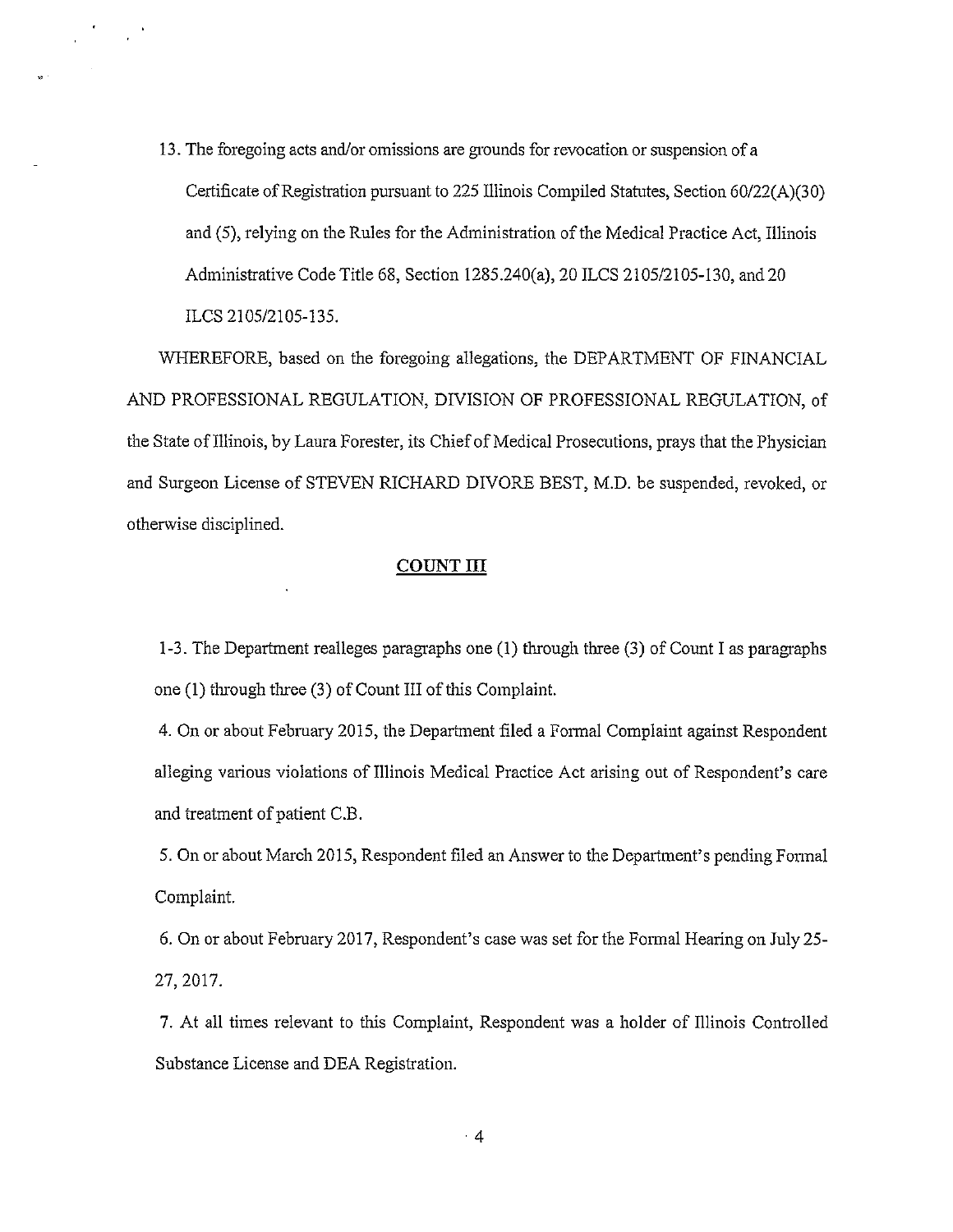8. At ail times relevant to this Complaint, Respondent was required to have a valid Illinois Controlled Substance License and DEA Registration in order to authorize and/or prescribe Schedule II to V Controlled Substances to patients of his medical practice.

 $\mathcal{F} = \mathcal{F} \mathcal{F}$ 

9. On or about June 9, 2017, Respondent submitted a renewal application for DEA Registration where he was required to certify that the foregoing information fumished on his renewal application for DEA Registration to be tme and correct.

10. On or about June 9, 2017, Respondent failed to disclose on his 2017 DEA renewal application the aforementioned pending Department action in his response to the foilowing question:

> "Has the applicant ever surrendered for cause or had a state professional license or controlled substance registration revoked, suspended, denied, restricted, or placed on probation, or is any such action pending?"

11. The foregoing acts and/or omissions are grounds for revocation or suspension of <sup>a</sup> Certificate of Registration pursuant to 225 Illinois Compiled Statutes, Section 60/22 (A), paragraph (31) relying upon 20 ILCS 2105/2105-130.

WHEREFORE, based on the foregoing ailegations, the DEPARTMENT OF FINANCIAL AND PROFESSIONAL REGULATION, DIVISION OF PROFESSIONAL REGULATION, of the State of Illinois, by Laura Forester, its Chief of Medical Prosecutions, prays that the Physician and Surgeon License of STEVEN RICHARD DIVORE BEST, M.D. be suspended, revoked, or otherwise disciplined.

5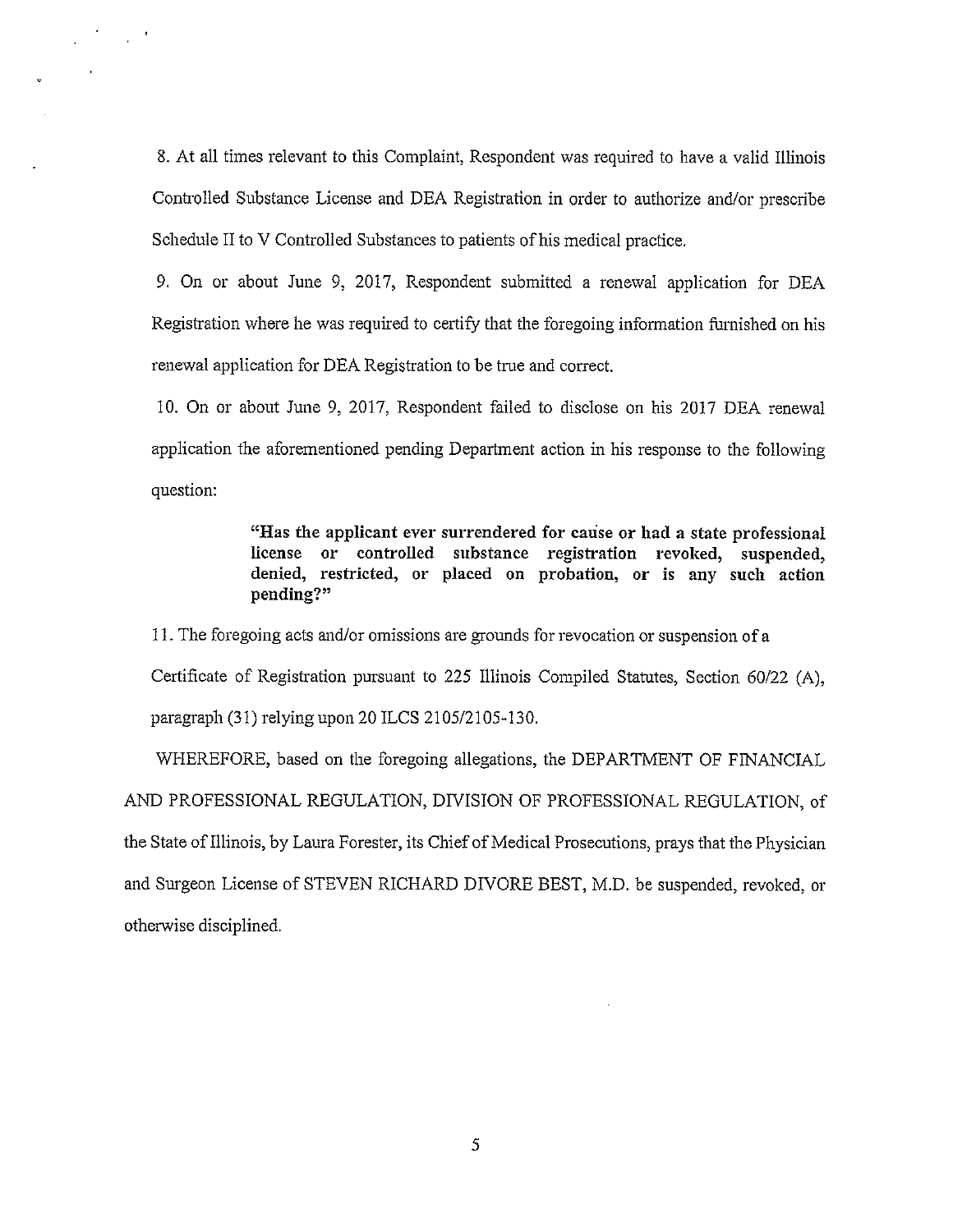# **DEPARTMENT OF FINANCIAL AND PROFESSIONAL REGULATION, DIVISION OF PROFESSIONAL REGULATION, of the State of Illinois**



LAURA FORESTER Chief of Medical Prosecutions

Vladimir Lozovskiy Staff Attorney, Medical Prosecutions Unit Department of Financial and Professional Regulation Division of Professional Regulation 100 West Randolph, 9-300 Chicago, lllinois 60601 312/814-1691

# **PROOF OF SERVICE**

TO: Steven R.D. Best, M.D. Care of Bryan King, Esq. Via email: BKing@bupdlaw.com

The undersigned hereby certifies under penalties of perjury as provided by law pursuant to

735 ILCS 5/1-109, that I tendered DEPARTMENT'S AMENDED COMPLAINT to Respondent's

attorney on June 27, 2017

 $\sim 10^{-4}$ 

| Attiant |  |
|---------|--|
|         |  |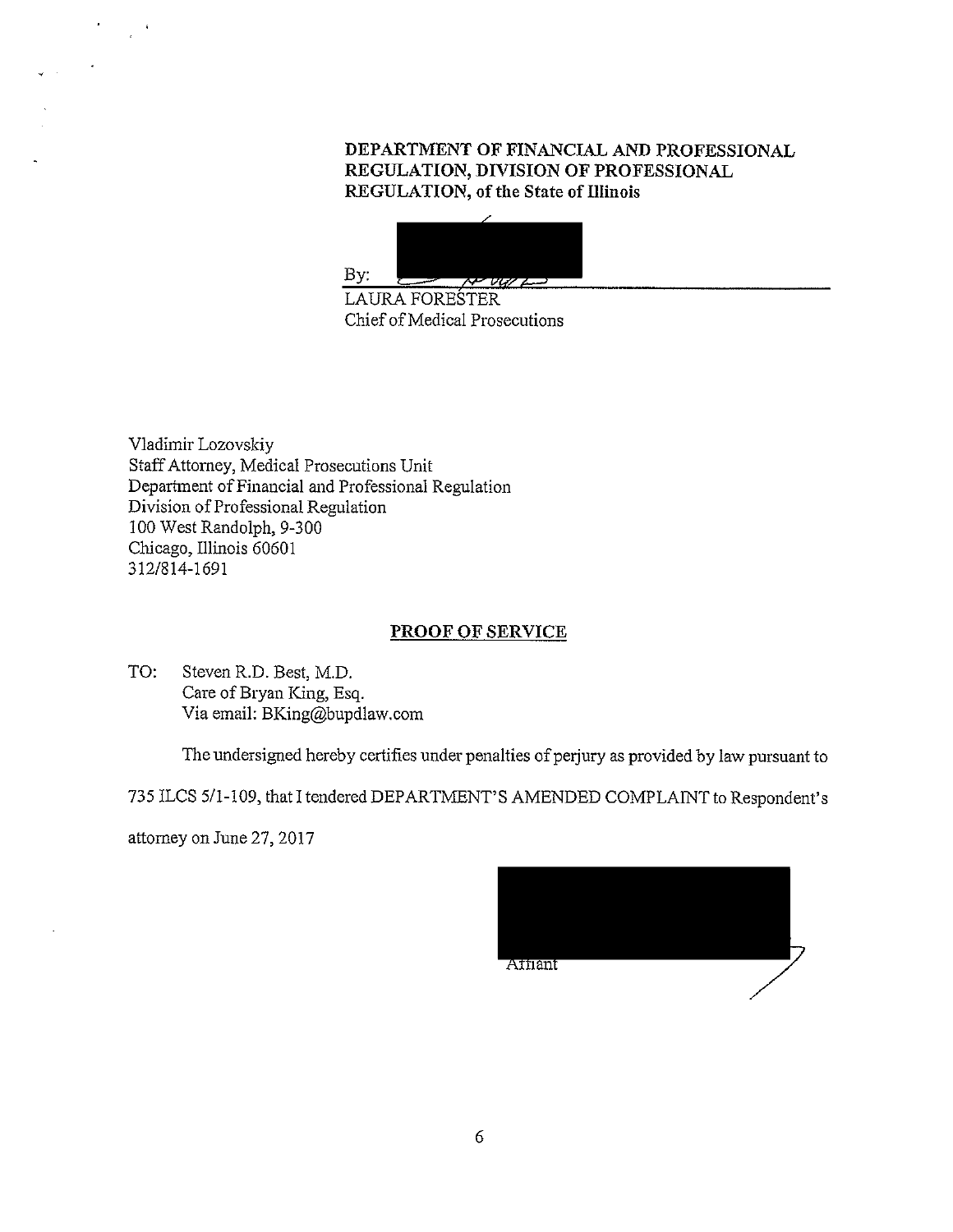#### **STATE OF ILLINOIS DEPARTMENT OF FINANCIAL AND PROFESSIONAL REGULATION DIVISION OF PROFESSIONAL REGULATION** <sup>o</sup> r

) )

> ) ) )

DEPARTMENT OF FINANCIAL AND P,ROFE,SSIONAL REGULATION of the State of Illinois, Complainant, v. STEVEN RICHARD DIVORE BEST, M.D., License No. 036.119559, Respondent

2013-08584

<u>ញ</u>

**COURT** 

-.. **w** 

<u>ភា</u>

-

:~~

:.:::..:  $: -1$ **::.:1.-**  $-$ ~z -~o

# **NOTICE OF PRELIMINARY HEARING**

To: Steven Richard Divore Best, M.D. The Neuroscience Center LLC 440 Lake Cook Road Building 2 Deerfield IL, 60015-5263

PLEASE TAKE NOTICE that on <u>Monday. April 6</u><sup>12</sup>, 2015, at 1:00 p.m., you are directed to appear before the Administrative Law Judge for the Illinois State Medical Disciplinary Board of the Division of Professional Regulation of the Department of Financial and Professional Regulation of the State of Illinois (Department) located at the James R. Thompson Center, 100 West Randolph Street, 9<sup>th</sup> Floor, Suite 9-100, Chicago, Illinois 60601, at which time a hearing date will be set. You are requested to present any and all routine motions you may wish to have heard regarding the charges contained in the attached Complaint. Any motions presented on the above date should be served on the Adjudicative Services Unit of the Department of Professional Regulation, at 100 West Randolph Street, Suite 9-300, Chicago, Illinois 60601, at least three (3) business days in advance of the scheduled meeting.

Your appearance on the scheduled date is mandatory and failure to so appear may result in the selection of a hearing date in your absence, unless a continuance has been secured in advance of the meeting. Your appearance may be made personally or through an Illinois attomey.

It is required that you file an ANSWER UNDER OATH AND PENALTY OF PERJURY to the attached Complaint with the Division of Professional Regulation of the Deprutment of Financial and Professional Regulation within twenty (20) days of the date this Notice was mailed. The Answer should address each numbered paragraph of the Complaint. The Answer shall be signed under oath and your signature must be verified by a notary public who affixes the notary seal to the document. For each paragraph, the Answer should either:

- a) admit the allegation in the paragraph,
- b) deny the allegation in the paragraph, or
- c) state under oath that you have insufficient information with which to admit or deny the allegation in the paragraph.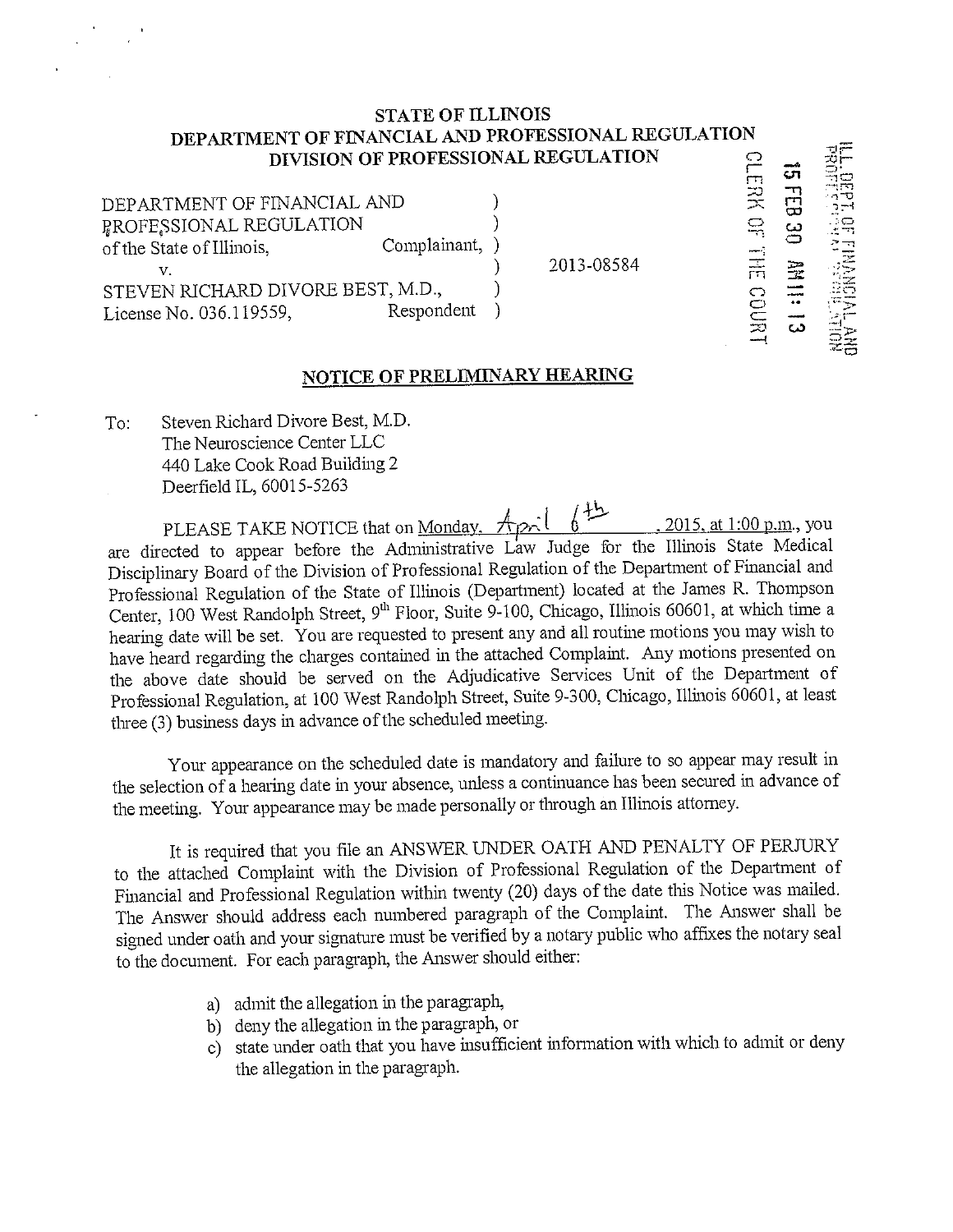PLEASE BE ADVISED that the failure to file a verified Answer may subject you to being held in default. If you are held in default, the Board will assume the allegations to be true and will issue a recommendation based upon those facts without a hearing being held. These proceedings are held pursuant to the jurisdiction granted to the Department to investigate complaints and to bring this action pursuant to 20 Ill. Comp. Stat. § 2105-15(a)(5) and 225 Ill. Comp. Stat. § 60/36  $(2009, as amended).$ 

RULES OF PRACTICE IN ADMINISTRATIVE HEARINGS IN THE DEPARTMENT OF PROFESSIONAL REGULATION AND BEFORE COMMITTEES OR BOARDS OF SAID DEPARTMENT, AS WELL AS PRACTICE ACTS AND RULES MAY BE REQUESTED BY CALLING THE FORMS UNIT AT 312/814-1695.

PLEASE BE ADVISED THAT YOU WILL HAVE TO SHOW A STATE ISSUED PHOTO IDENTIFICATION AND GO THROUGH A METAL DETECTOR IN ORDER TO GAIN ACCESS TO THE BUILDING.

## **DEPARTMENT OF FINANCIAL AND** PROFESSIONAL REGULATION of the State of Illinois

 $BY:$ 

Laura E. Forester Chief of Medical Prosecutions

Steven Stockdale Law Clerk, Medical Prosecutions Unit Illinois Department of Financial and Professional Regulation Division of Professional Regulation 100 W. Randolph St., 9<sup>th</sup> floor Chicago, Illinois 60601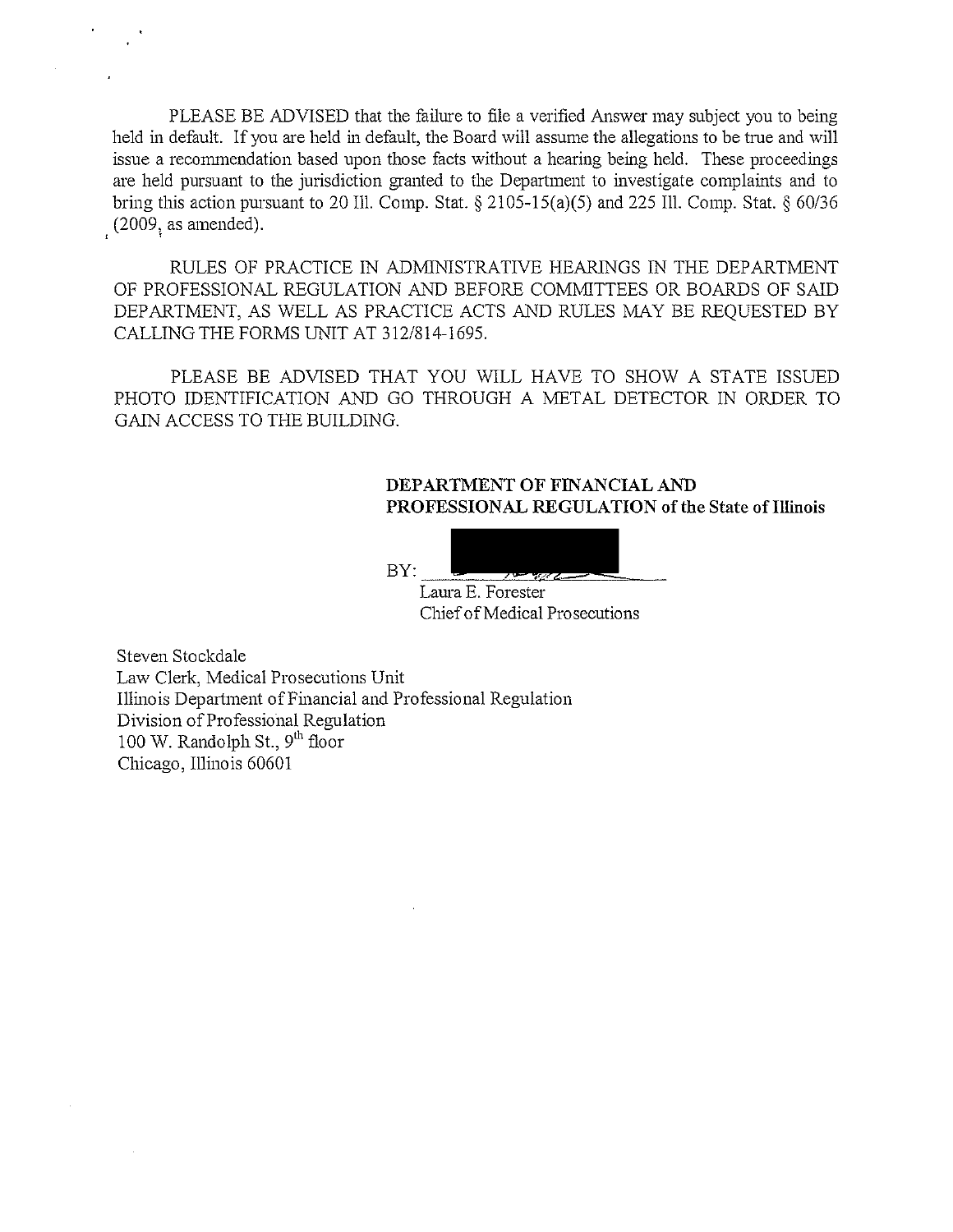### **STATE OF ILLINOIS DEPARTMENT OF FINANCIAL AND PROFESSIONAL REGULATION DIVISION OF PROFESSIONAL REGULATION**  $\begin{bmatrix} 0 & \mathbf{a} \\ \mathbf{b} & \mathbf{c} \end{bmatrix}$ r1

,-;:;:  $z$ ;- $\cdot$ : **-,o** 

읖죽

| DEPARTMENT OF FINANCIAL AND<br>PROFESSIONAL REGULATION<br>of the State of Illinois,<br>Complainant, | No. 2013-08584 | <b>Artis</b><br>ు⇔ |
|-----------------------------------------------------------------------------------------------------|----------------|--------------------|
| STEVEN RICHARD DIVORE BEST, M.D.,<br>License No. 036.086358,<br>Respondent.                         |                |                    |

## **COMPLAINT**

NOW COMES the DEPARTMENT OF FINANCIAL AND PROFESSIONAL REGULATION, DIVISION OF PROFESSIONAL REGULATION, of the State of Illinois, by its Chief of Medical Prosecutions, Laura E. Forester, and as its COMPLAINT against STEVEN RICHARD DIVORE BEST, M.D., Respondent, complains as follows:

# **COUNT I**

- l. Respondent is presently the holder of a Certificate of Registration as a Licensed Physician and Surgeon in the State of Illinois, License No. 036.086358, issued by the Department of Financial and Professional Regulation of the State of Illinois. Said license is presently in ACTIVE status.
- 2. The Department has jurisdiction to investigate complaints and to bring this action pursuant to 20 ILCS 2105/2105-15(a)(5) and 225 ILCS 60/36.
- 3. At all times relevant to this Complaint, Respondent was a licensed Physician in the State of Illinois.
- 4. At all times relevant to this complaint, Respondent worked for "The Neuroscience Center" located at 440 Lake Cook Road, Building 2 in Deerfield, Illinois.
- 5. At all times relevant to this complaint, Respondent provided care to Patient C.B., a twenty-nine year old female.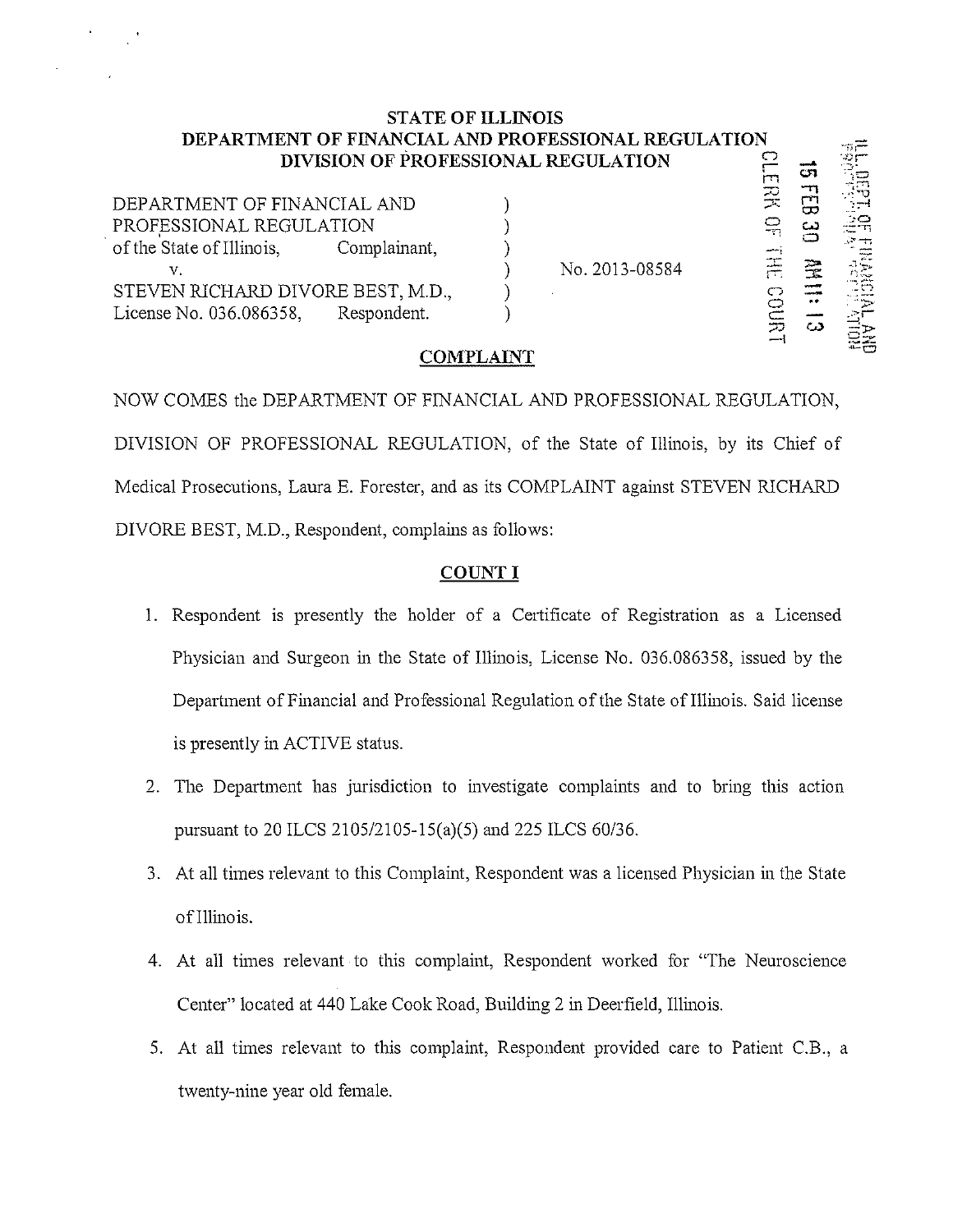- 6. Patient C.B. sought treatment from Respondent for depression, anxiety, and bi-polar disorder.
- 7. Respondent treated patient C.B. from June 2011 until May 2012.
- 8. Between June 2011 and May 2012, Respondent treated patient C.B. with experimental riMS (Transcranial Magnetic Stimulation) paired with intravenous Ketamine for severe Depression.
- 9. Ketamine is a Schedule III Controlled Substance
- 10. Ketamine is a rapid-acting general anesthetic with:
	- a. Producing effect of dissociative anesthesia; and
	- b. Produces an anesthetic effect lasting up to two and one half hours after administration.
- 11. On or about May 13, 2014, Respondent was interviewed by Department Investigator Randall Thomas.
- 12. In the aforementioned interview, Respondent stated the following:
	- a. Patient C.B.'s brother was present during Patient C.B.'s treatment.
	- b. After treatment patients would not be in a state to socialize.
- 13. Respondent advised patient C.B. to not inform the anesthesiology team of the food eaten prior to rTMS and IV Ketamine treatment.
- 14. Respondent advised patient C.B. to not inform the anesthesiology team of the medications taken prior to rTMS and IV Ketamine treatment.
- 15. Respondent advised patient C.B. to keep the moming use of her prescription of Valium on the sly from the anesthesiology team prior to rTMS and IV Ketamine treatment.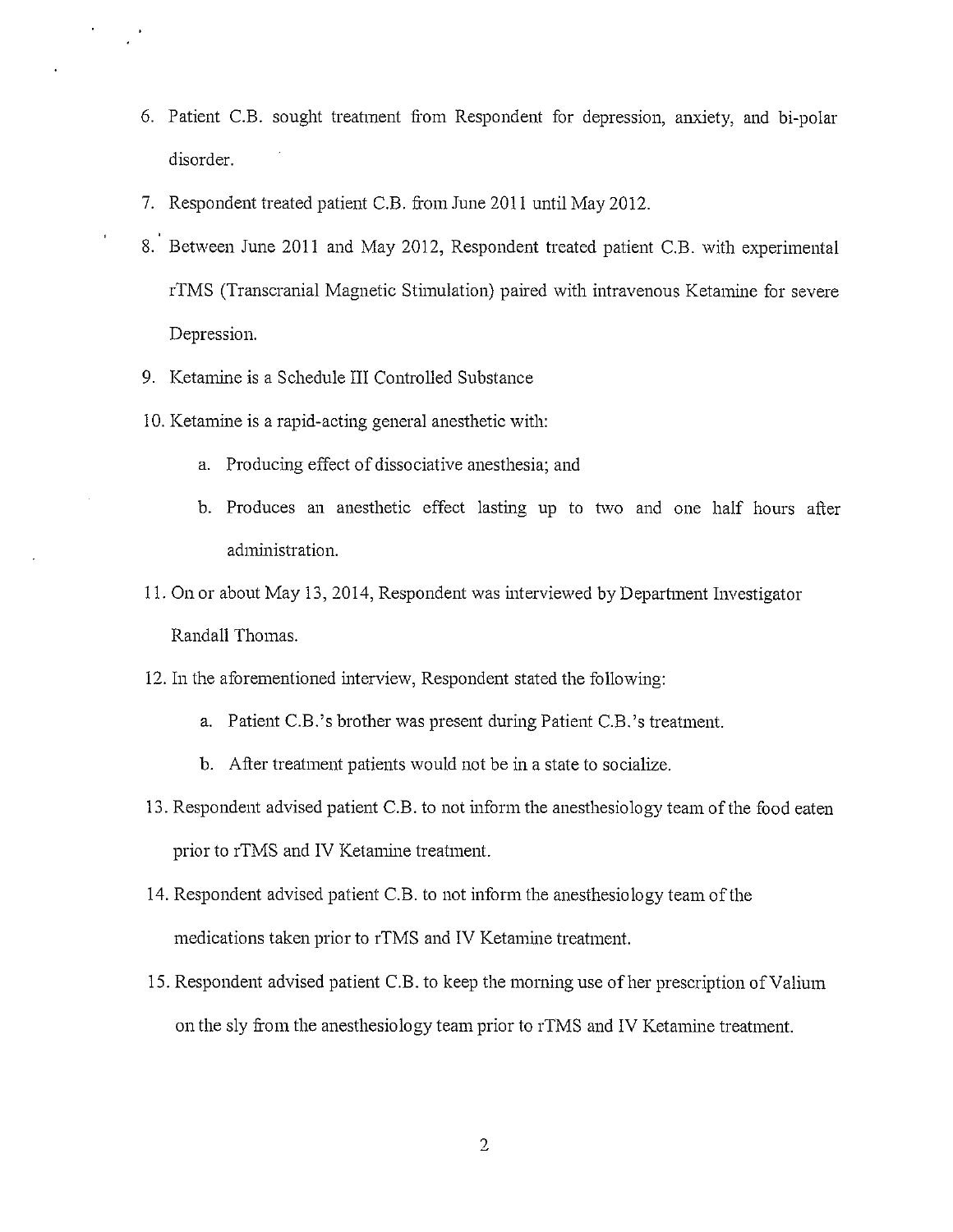- 16. The foregoing acts and/or omissions are grounds for revocation or suspension of <sup>a</sup> Certificate of Registration pursuant to 225 Illinois Compiled Statutes, Section  $60/22(A)(5)$ , relying on the Rules for the Administration of the Medical Practice Act, Illinois
- Administrative Code Title 68, Section 1285.240(a), 20 ILCS 2105/2105-130, and 20 ILCS 2105/2105-135.

 $\mathfrak{r} \subset \mathfrak{r}$ 

WHEREFORE, based on the foregoing allegations, the DEPARTMENT OF FINANCIAL AND PROFESSIONAL REGULATION, DIVISION OF PROFESSIONAL REGULATION, of the State of Illinois, by Laura Forester, its Chief of Medical Prosecutions, prays that the Physician and Surgeon License of STEVEN RICHARD DIVORE BEST, M.D. be suspended, revoked, or otherwise disciplined.

### **COUNT II**

1-12. The Department realleges paragraphs one (1) through twelve (12) of Count I as paragraphs one (1) through twelve (12) of Count II of this Complaint.

- 14. Respondent discussed other patients' medical condition with patient C.B. via email.
- 15. Respondent treated patients in an open environment with up to 5 other patients in the same room.
- 16. Respondent allowed patient C.B. 's brother to attend treatment ofC.B. in the room with other patients present.
- 17. Respondent informed Patient C.B. that another patient's husband being allowed in the room during treatment via email.
- 18. Respondent hngged a patient after Ketamine treatment.
- 19. Respondent discussed hugging the aforementioned patient with Patient C.B. via email.